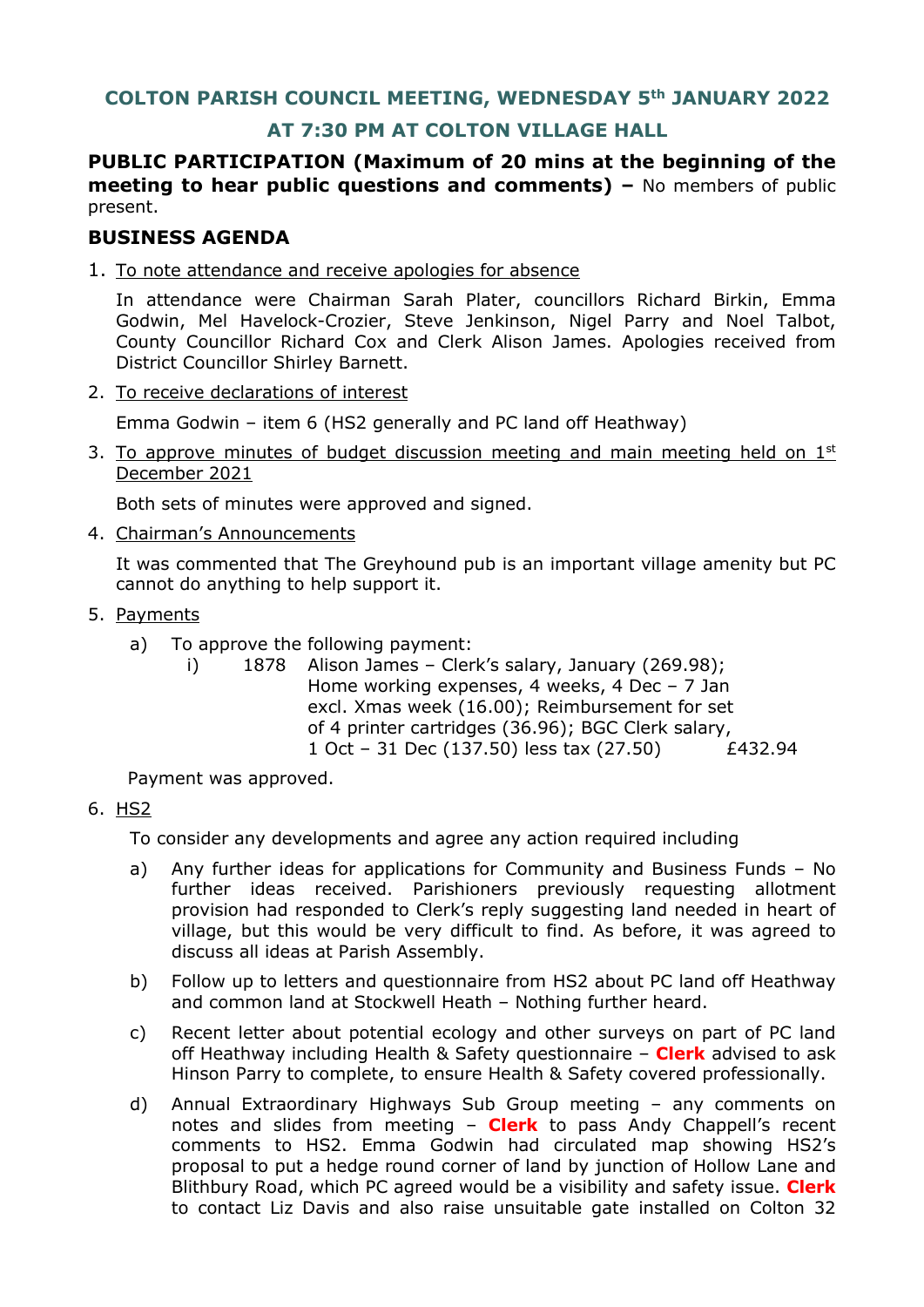bridleway. **Clerk** to also write to landowner about electric fence blocking same bridleway further down.

- e) Online presentation about Early Civils and Environmental Work any comments on notes and slides circulated – Sarah Plater had attended but expressed concerns that she did not fully understand or see implications and this would worsen as HS2 work stepped up. **Clerk** to ask Andy Chappell if he would be prepared to attend these as PC representative, given his greater knowledge and understanding. Emma Godwin pointed out that bridleway Colton 33 is due to be a haul route but nothing has yet been done on promised diversion. **Clerk** to raise with Liz Davis and point out that daytime presentations are no good for working councillors, with Sarah Mallen at SCC copied into correspondence. Emma Godwin expressed concern again about empty properties at Stockwell Heath, following a further break in.
- 7. Planning Matters
	- a) To note any applications received and make observations to the Planning Authority:
		- i) 21/01991/FUL Unit 5A, Rydal Estate, Colton Road, Colton Erection of a temporary storage building to allow materials currently stored on the site to be stored in a secure, clean and dry environment – Response of no comments already submitted to LDC
	- b) To report on any recent decisions of the Planning Authority Application for septic tanks etc. at Hamley Lodge, Stockwell Heath, had been withdrawn.
	- c) To consider any further action required on application 18/01303/FULM Proposed gas fired power station on Land North of Bellamour Lane – Nothing to report.
	- d) To consider any update on application relating to mobile home at Moor Lane – **Clerk** to chase up response before next meeting.
- 8. Highways, Footpaths and Open Spaces
	- a) To report on progress and agree any action required:
		- i) Flooding including Blithbury Road and Colton Road by the Yorkshireman and Environment Agency's modelling of brook flow and recent request for landowner information to encourage tree planting – It was noted that there had been no further flooding at Blithbury Road after recent heavy rain, possibly because Highways had cleared the drains recently.
		- ii) Drain and gully clearance around the parish, including any response from Highways – Richard Cox confirmed that Highways intend to introduce a new county-wide scheme and would prefer us to wait and see how it works, although timing is unclear. However, he also confirmed that another parish council had been given consent and gone ahead with arranging drain clearance themselves. PC had still not received a reply from Garry Hunt to its request for approval to arrange and pay for clearance of some priority drains if required. **Clerk** to chase in a couple of weeks if still outstanding, as considered unacceptable. Mary Lee had commented but confused Colton with another parish.
		- iii) Roads to be included when PC pay for gritting not covered by SCC PC agreed to cover the following: High St including extra raised section, Heathway, Lea Croft, Moorcroft, Manor Way, both sections of road at Littlehay Manor, Martlin Lane and approx. 50m of School Lane from main road. Based on previous quote for High St alone, it was thought cost would be maximum of £100 per time. **Sarah Plater** to confirm details with TGM. Emma Godwin and Noel Talbot will agree when needed and ring TGM, mainly likely to be in event of snow.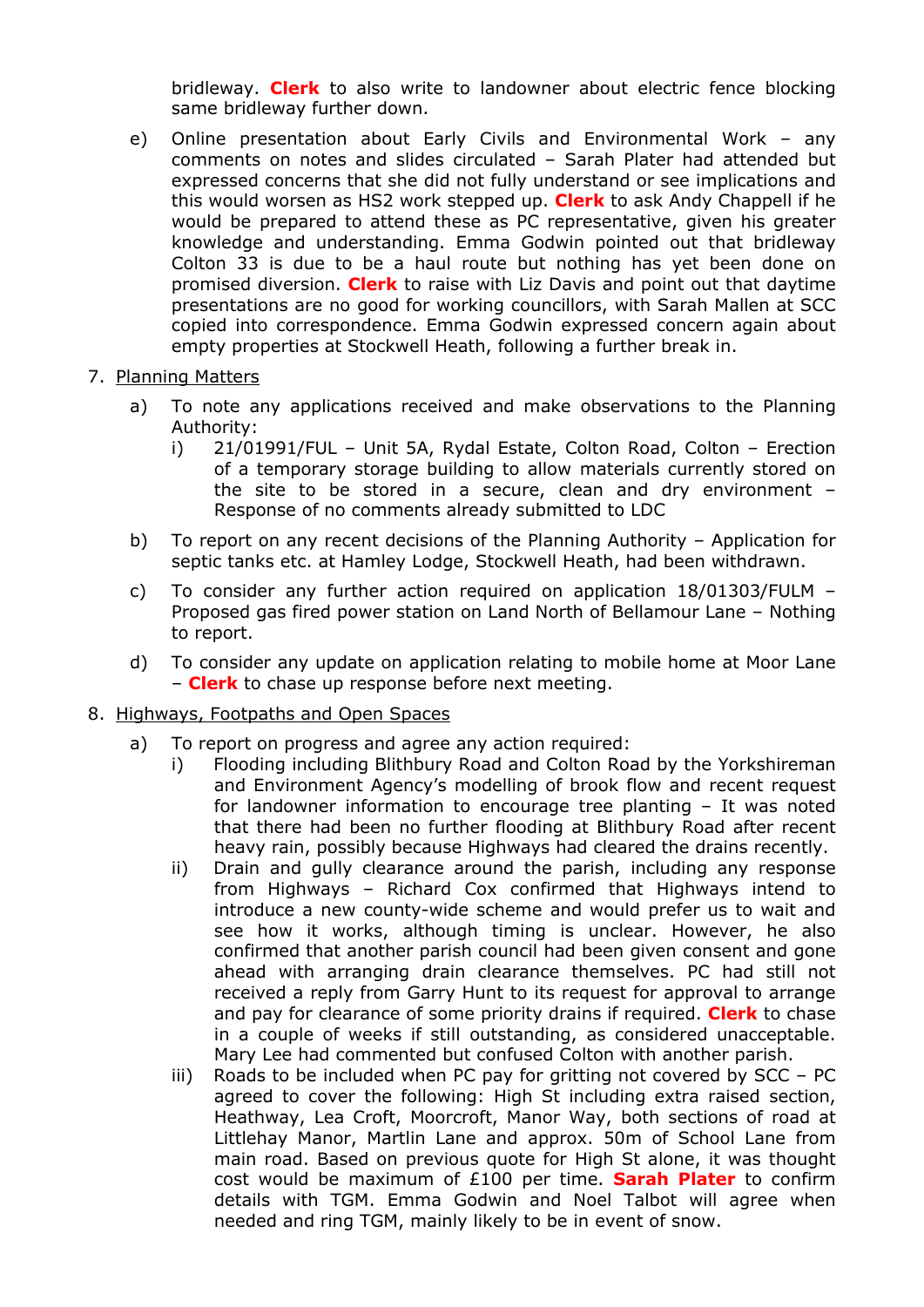- iv) Any footpath/Rights of Way issues Nothing to report.
- v) State of service road from Martlin Lane to sewage works Severn Trent had arranged repairs but workers said a more permanent repair was needed. **Clerk** to point this out to Severn Trent contact. Item to be monitored but taken off agenda for now.
- vi) Potentially diseased ash trees by B5013 towards Admaston **Clerk** to send out drafted letters to landowners.
- vii) Overgrown hedge on Bellamour Way **Clerk** to send drafted letter.
- viii) Rats at Stockwell Heath pond and response from LDC Environmental Health – Environmental Health had spoken and written to person leaving food out, without success, and said they would revisit this year.
- ix) Email of 21/9 from parishioner about weed cover on Stockwell Heath pond and any response from LDC Ecology – No response obtained but weed cover now much reduced so **Clerk** to take item off agenda.
- b) To report on items arising at or since the last meeting:
	- Dog fouling on village hall playing field VHMC had been advised by LDC that it was landowner's responsibility and it would not get involved unless occurring on public land.

Richard Birkin had submitted photos to SCC of the state of the pavement at the top of High St, as it had further deteriorated since previous reports.

9. To agree any further action required on proposed new village gating/signs

Signs had been ordered from Glasdon. PC approved, in principle, a cheque for £2,650.56 plus VAT, which could be signed if payment became due between meetings, as delivery date currently unconfirmed. In addition to existing quote for installation, Steve Jenkinson had obtained a further quote but Clerk had not received response from another local contractor. So **Mel Havelock-Crozier** agreed to seek required 3<sup>rd</sup> quote from another. Sarah Plater had completed Highways form for permission to install.

10.To receive update on possible signage for village defibrillator

Richard Birkin had found signs for purchase online at about £5 each, which could be put on noticeboards and other locations around village. **Richard Birkin** was authorised to purchase 10 signs and would also speak to latest Greyhound landlord.

11.Correspondence

To note items of correspondence received and agree any actions required:

a) LDC – Notification of bin collection calendar being online only (Email)

**Clerk** to write to LDC expressing dissatisfaction and stressing need for some printed copies, to cater for those who do not have online access.

- b) SCC Details of Stoneyford Lane temporary traffic lights, weekdays Tuesday 4<sup>th</sup> to Monday 17<sup>th</sup> January 9am to 5pm, then road closed weekdays Wednesday 2<sup>nd</sup> to Thursday 10<sup>th</sup> February 9am to 3.30pm, for HS2 survey works (Email, circulated to cllrs and parish magazine)
- c) SCC New system for notification of road closures (Email; Clerk has opted in to receiving emails direct)
- d) Severn Trent Water Information about their Community Fund to support local projects to reduce emissions and help communities care for nature (Email, circulated to cllrs)
- e) Community Foundation for Staffs Grants available from the Let's Create Jubilee Fund to support voluntary and community groups to develop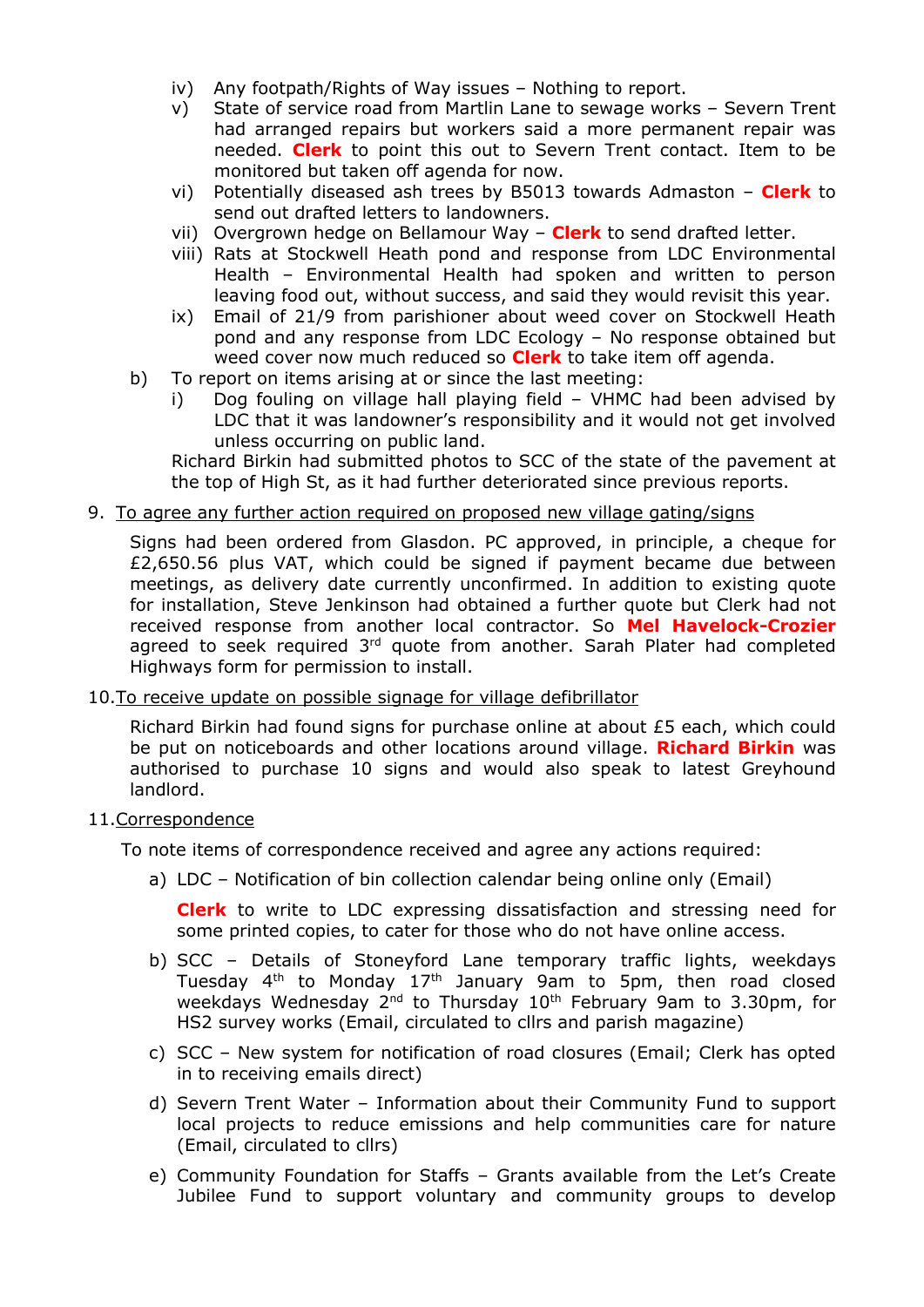creative and artistic activities as part of the 2022 jubilee celebrations (Email, circulated to cllrs)

- f) Officer Lieutenancy Further information about plans for beacons for Queen's Platinum Jubilee celebrations on 2 June 2022 (Email, circ. to cllrs)
- g) LDC Proposal to send us quarterly planning decision lists and also link to menu for monthly planning information by parish (Email)
- h) SPCA Weekly bulletins (Emails, circulated to cllrs)

#### 12.Committees

To receive any update from Burial Ground Committee – Nothing to report.

### 13.Finance and audit

- a) To confirm precept request for 2022/23 being submitted to LDC Chairman signed form requesting precept of £12,427 and **Clerk** to submit.
- b) War Memorial To consider progress on arranging a professional inspection and estimate of re-instatement value for insurance – Armitage and Handsacre PC had used the same stonemasons for its war memorial works as had failed to respond to previous PC request and one quote obtained elsewhere had been very high. **Clerk** was asked to prioritise finding alternative. Parishioner had confirmed that memorial is regularly cleaned so a professional clean is not required.
- c) To follow up actions on revised Risk Assessment including safe document storage – **Clerk** to pursue actions minuted at previous meeting.

### 14.Parish Council matters

- a) To consider any feedback on shortened version of minutes in parish magazine – No comments received from parishioners to date.
- b) To discuss progress with reverting to delivery of parish magazine to all households – Arrangements in place for printing and delivery to start in February alongside delivery of Rugeley Advertiser. **Clerk** and **Sarah Plater** to arrange monthly payment from petty cash. 2 volunteers had come forward to editor following article in January magazine seeking help with distribution to outlying areas of parish not receiving the Advertiser.
- c) To update on progress with next tree inspection report Chosen consultant had carried out inspections in December and would provide report soon.
- d) To consider ideas/scope for working towards a carbon neutral parish including feedback from gathering in December – Nigel Parry reported on various ideas that had been put forward at meeting including 'quick win' pledges for action e.g. I will recycle one extra item each day. Also exploring how to get an assessment of Colton's carbon footprint and whether funding might be available for a professional assessment e.g. by a university. **Richard Cox** offered to forward an SCC template which might enable PC to calculate itself. Tree planting had also been discussed and January magazine article asked for any landowners who might have space to come forward. It was suggested that Parish Lands Trust and church could be approached. Another idea was a repair shop, with village or outside experts asked to give demos. Another meeting arranged for 23rd February.
- e) To register any interest in SPCA and other training courses **Clerk** to book Nigel Parry onto forthcoming online Climate Action Conference.